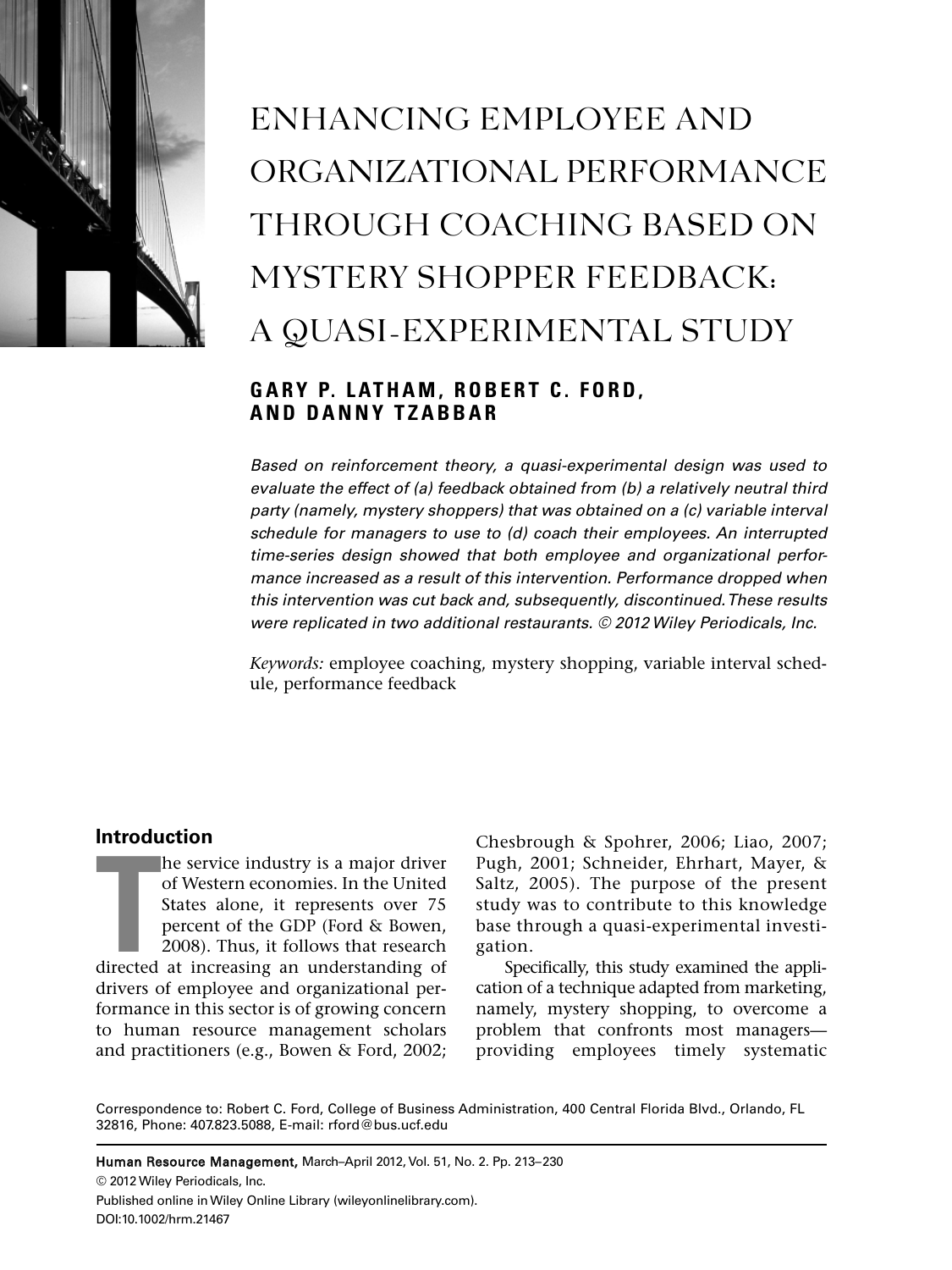performance feedback. Specifically, we looked at the effect of feedback from a third party unknown to both the employees and their supervisors—hence, the term *mystery*. Mystery shoppers assessed the performance of employees in three restaurants on a variable interval schedule. We wanted to see if feedback from this source could be used to enhance the coaching effectiveness of supervisors on the performance of frontline sales staff who in turn have a direct impact on their organization's performance. Prior

Extensive empirical research conducted in experimental and organizational psychology throughout the twentieth century has demonstrated that feedback is critical for learning (i.e., ability) and the choice to exert effort and persist in goal attainment (i.e., motivation).

to conducting this study, there was no evidence to suggest that employee performance and the performance of the restaurant where they worked would increase or decrease as a result of this intervention. Thus, we wanted to ascertain whether supervisory coaching of direct reports based on feedback provided on a seemingly random, albeit systematic schedule from a neutral third party affects employee and organizational performance positively.

#### Performance Management

Performance management in the service industry is typically problematic. Requiring a manager to systematically assess each employee is often not logistically possible. In the majority of instances, an employee cannot consistently be observed interacting with a customer who is being served. None-

theless, employees in this new millennium want relatively immediate performance feedback (DeStobbeleir & Ashford, in press). Empirical research shows that this request is justified. Extensive empirical research conducted in experimental and organizational psychology throughout the twentieth century has demonstrated that feedback is critical for learning (i.e., ability) and the choice to exert effort and persist in goal attainment (i.e., motivation) (e.g., Ammons, 1954; Annett, 1961; Ilgen,

Fisher, & Taylor, 1979; Locke & Latham, 2002).

Feedback/knowledge of results that is delayed is far less effective than relatively immediate feedback for facilitating learning and maintaining effort and persistence. Because performance appraisals are typically done on a fixed interval basis—that is, annually—the feedback an employee may need to act upon to improve performance is not given in a timely fashion. Thus, it should not be surprising that there is little or no evidence for the beneficial effect of performance appraisals on job performance (Latham & Mann, 2006).

Ongoing coaching, in addition to performance appraisals, is viewed by many practitioners (e.g., Hutcheson, 1996; Luthans & Peterson, 2003; Waldroop & Butler, 1996) as a primary way to develop and motivate employees. This is because coaching overcomes the problem of timeliness. It involves giving feedback on an ongoing basis. Based on this feedback, specific goals are set, the relationship between what the person is doing and the outcomes the person can expect is clarified, good performance is praised, and the individual is inspired to take action that will result in an improvement in job performance (Hall, Otazo, & Hollenbeck, 1999; Heslin, Latham, & VandeWalle, 2005; Heslin, Vande-Walle, & Latham, 2006).

Despite the fact that coaching has become a commonplace prescription in the popular press for managing the performance of employees, there is a paucity of empirical research on the effectiveness of this process. Exceptions to this statement include a study by Sue-Chan and Latham (2004). They examined the relative effectiveness of outsider, peer, and self coaching on the team-playing behavior of MBA students in their respective study groups. Smither, London, Flautt, Vargas, and Kucine (2003) examined the importance of goal setting and providing feedback in relation to goal pursuit. Heslin et al. (2006) examined the implicit person theory held by managers regarding the malleability of behavior. Yet no study to date has examined ways of overcoming the inability of managers, especially in the service industry,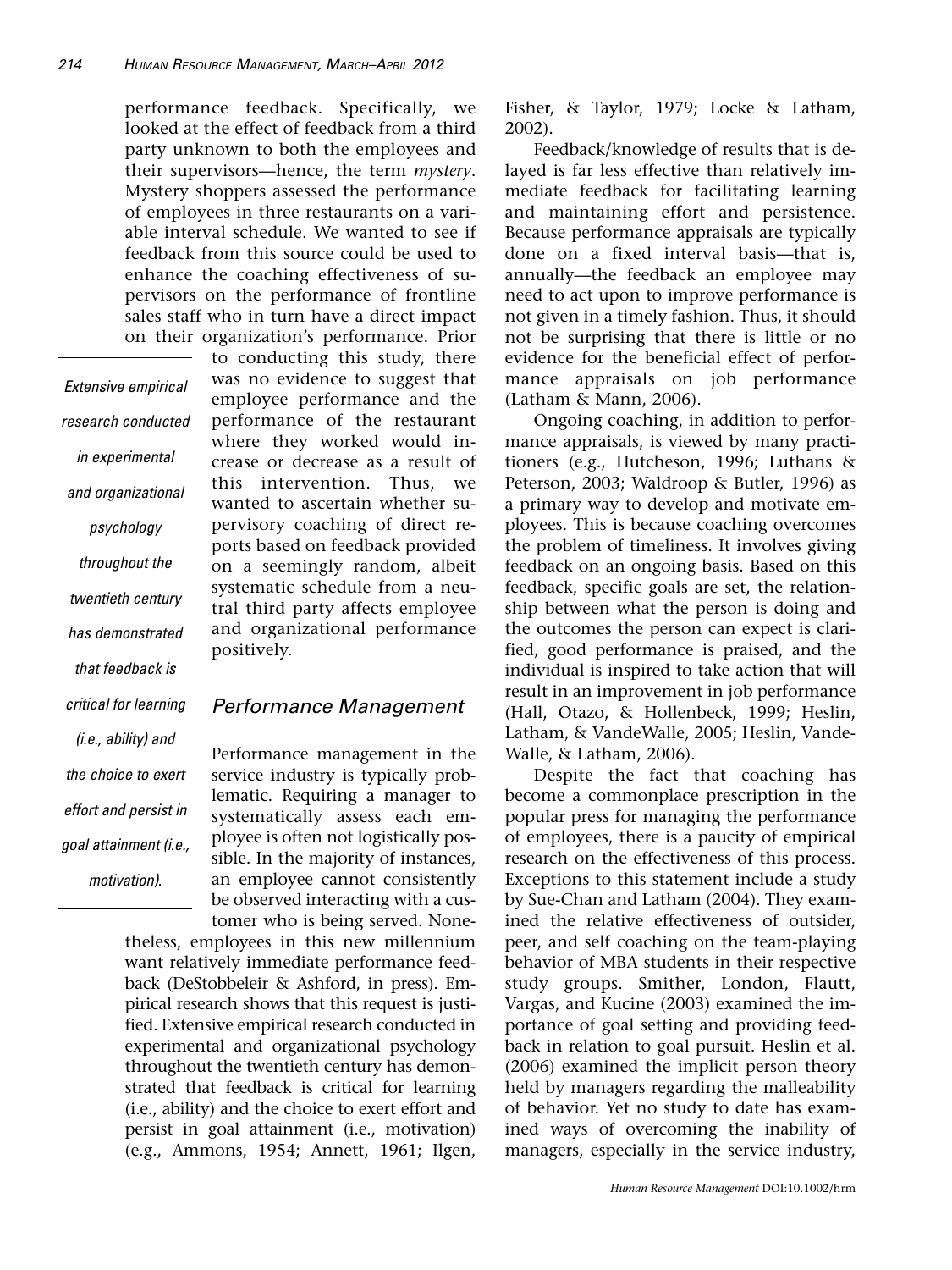to find the time to provide ongoing feedback systematically to their employees. There is a critical need to do so.

Komaki (1994) found that in practice supervisors spend less than 1 percent of their time observing their subordinates. This is because, as Ashford and Northcraft (2003) argued, managerial work has been organized in ways that have increased managers' span of control. A consequence of a wide span of control is that accurate and timely supervisory appraisals of employees are an increasingly difficult undertaking. As a result, many employees often view appraisals of their performance as biased, and empirical research supports this perception (Lance, 1994; Lefkowitz, 2000; Strauss, Barrick, & Connerley, 2001). There is a theory and a technique, however, that suggest a solution to the issues of timeliness and bias.

## Human Resource Management Theories

At least three human resource management theories of organizational behavior stress the necessity of providing employees feedback on their performance. Feedback is a moderator variable in goal setting theory (Latham & Locke, 2007; Locke & Latham, 2002) because feedback is necessary for effectively guiding goal pursuit. Social cognitive theory (Bandura, 2001) emphasizes the importance of feedback for increasing self-efficacy for goal attainment. The theory also explains the importance of feedback for enabling employees to see the relationship between what they are doing and the outcome they can expect (e.g., goal attainment). Neither theory, however, specifies the frequency with which feedback should be given. The answer is suggested in Skinner's (1974) theory of reinforcement.

Although the philosophy underlying reinforcement theory—namely, behaviorism (Watson, 1924)—has been discredited for failing to acknowledge cognition as a mediating variable (Bandura, 2001; Latham, 2007; Locke & Latham, 1990), this failure does not negate the effectiveness of this theoretical framework for suggesting ways of managing performance (Dunnette, 1976). Voluminous experiments

show that when learning a response, a continuous schedule of reinforcement results in higher performance than a variable schedule (Ferster & Skinner, 1957; Latham & Dossett, 1978). Once the response is learned, and reinforcement is subsequently administered on a fixed interval such as once every minute, the responses increase rapidly only as the end of the predetermined time period approaches (e.g., reinforcement is only available at the end of 60 seconds), and drops rapidly to near zero immediately following the reinforcement. But, on a variable interval (VI) schedule, responses are emitted at a high steady rate as it becomes increasingly difficult to discern when the seemingly random time interval will terminate and reinforcement will be available. No study to the authors' knowledge has investigated the effectiveness

of a VI schedule on the job performance of employees and the organization that employs them.

Providing feedback on a VI schedule does not eliminate the problem of managers finding the time to coach all their employees on a systematic basis. It only suggests that there may not be a necessity for coaching all employees on a continuous basis.

## Mystery Shoppers

For upper-level managers, the coach is often a professional consultant who is not employed by the organization (Hall et al., 1999). This "neutral" party often "shadows" the manager on the job. The hiring of outsiders, however, is prohibitively expensive for coaching employees in lower-level jobs. Luminaries in the practitioner world, such as Jack Welch, the former CEO of the General Electric Company, have argued that coaching is a core compehas examined ways of overcoming the inability of managers, especially in the service industry, to find the time to provide ongoing feedback systematically to their employees. There is a critical need to do so.

No study to date

tency of leadership. Effective leaders, he said, are those who find the time to "grow" their people (Welch, 2001). The critical phrase is "to find the time."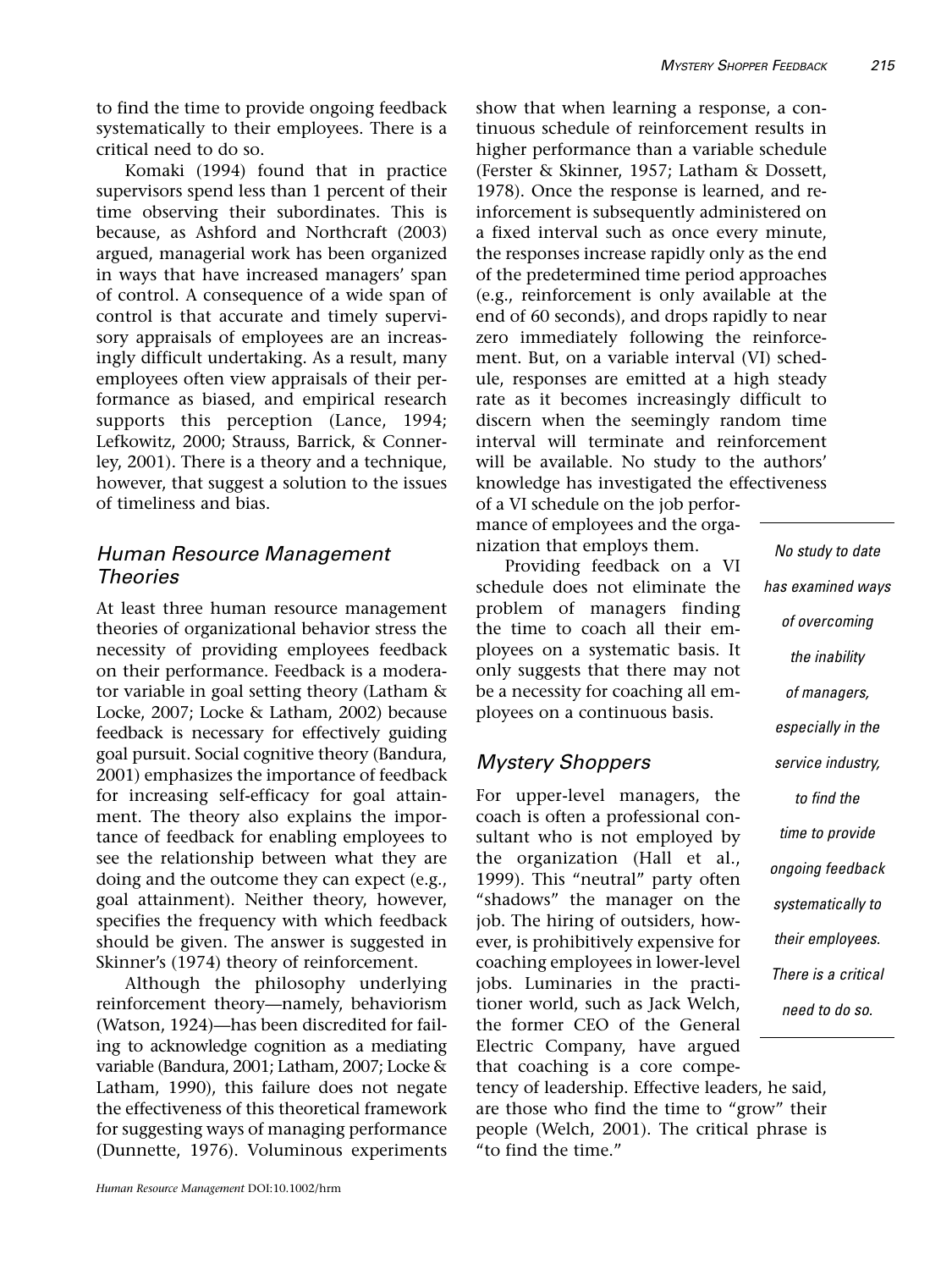Changing the word *appraiser* to *coach* does not resolve the issue of enabling managers to find the time to systematically observe the performance of each of their direct reports. While a baseball coach is standing in the dugout observing the ongoing performance of the players on the field, and a hockey coach is standing behind the bench watching players skate, the typical manager/ coach in industry and government is likely to be away from employees performing myriad job duties (e.g., strategic planning, coordinating implementation with other department heads). Thus, the decision was made by se-

A solution to the problem of managers not being able to systematically observe their employees might be to employ a third party to do so namely, a mystery shopper.

nior management of a restaurant chain to employ mystery shoppers to provide relatively immediate feedback for coaching employees on a timely basis.

Mystery shoppers are typically hired by organizations in the service industry to assess employee– customer interactions (Wilson, 1998). The dependent variable is usually customer satisfaction. Mystery shoppers are generally given a standardized form, based on a job analysis, to complete regarding their observations of an employee. This allows assessments across time and units (Beck & Miao, 2003; Finn, 2001; VanderWiele, Hesselink, & Van Iwaarden, 2005).

The effectiveness of mystery shopping is due in part to the fact that no one in the organization knows the identity of a mystery shopper (Lewis & Chambers, 2000). Thus, the employees do not know when they are being assessed. Nor is the time period for the assessment known because it occurs on a predetermined VI schedule. Hence, a solution to the problem of managers not being able to systematically observe their employees might be to employ a third party to do so—namely, a mystery shopper. Using mystery shopper feedback on an employee's performance for coaching purposes has never before been investigated.

The overarching hypothesis of the present investigation was that mystery shopping is an effective method for resolving difficulties inherent in coaching, not to mention the traditional performance appraisal. This is because mystery shopping provides relatively immediate feedback systematically on a variable interval basis, the feedback is relatively objective in that it is based on observations of behavior, and it is directly tied to important organizational outcomes identified through job analysis. Moreover, the feedback given to an employee by a supervisor comes from an external source that is relatively unbiased, as the mystery shopper has never before interacted with the employee.

In summary, this was the first study to investigate the effectiveness of supervisory coaching based on (a) feedback from a third party (b) provided on a variable interval schedule to employees. Two hypotheses were tested: (1) supervisory coaching, using feedback from a relatively neutral third party that is provided on a variable interval schedule, increases employee performance and (2) this coaching process also increases an organization's performance.

#### **Method**

#### Context

Three restaurants in the same restaurant chain, located in the same metropolitan area, participated in this quasi-field experiment. The restaurants can be characterized as "casual dining" as opposed to "quick serve" or "fine dining." The seating capacity ranges from 225 to 275 seats. The restaurants serve both lunch and dinner. Each restaurant serves customers 11 hours a day, seven days a week. The sales revenue of each restaurant falls in the range of \$3 to \$4 million annually.

Each of the three restaurants in this study employed approximately 30 servers.

Servers are a critical factor affecting the profitability of a restaurant (Andaleeb & Conway, 2006; Gupta, McLaughlin, & Gomez, 2007). This is because they greet customers, suggest/take orders, check the presentation of food for both appearance and accuracy prior to serving it, and present and process the bill in a (un)timely manner. The customer–server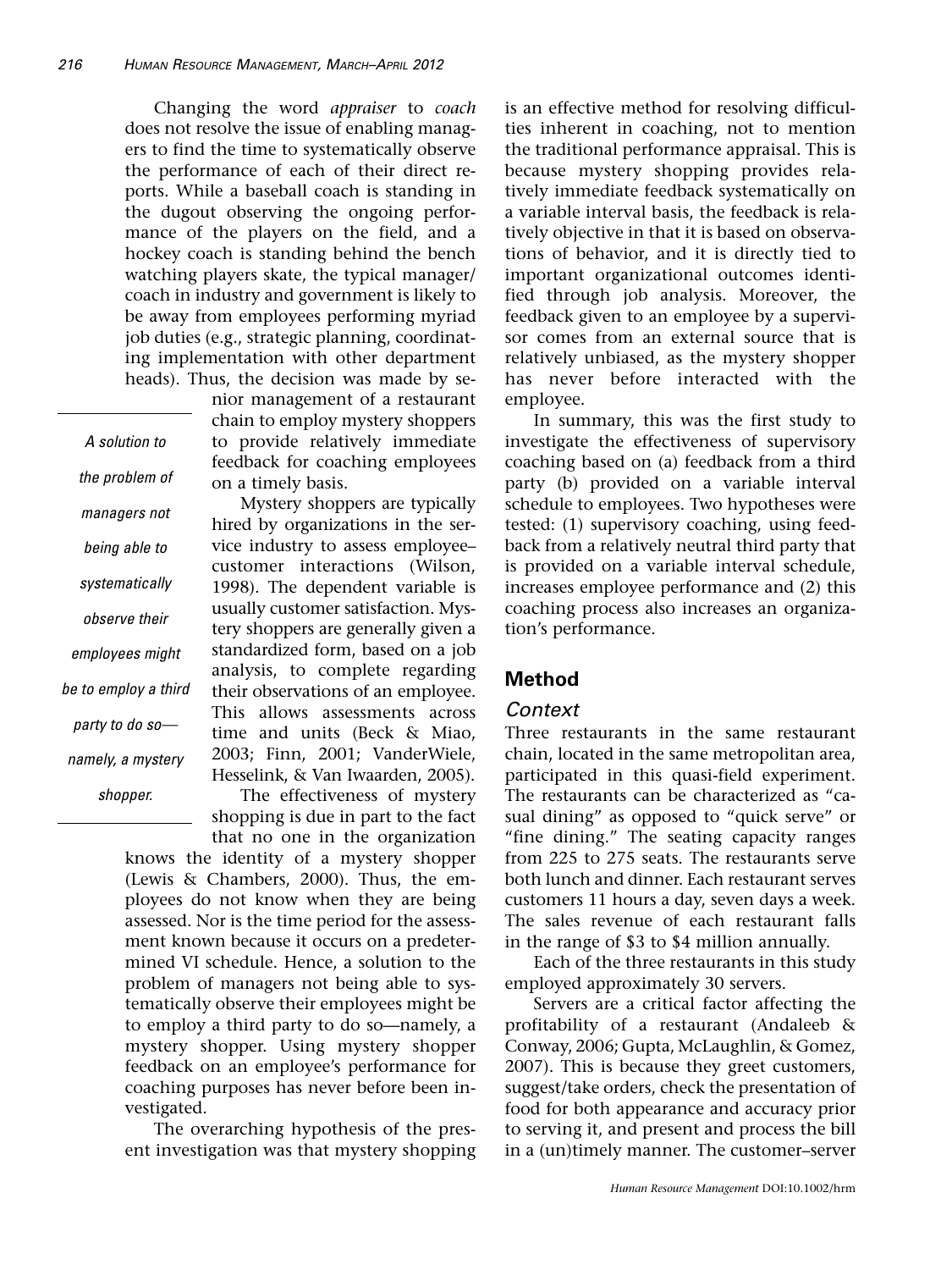interaction affects "repeat business" (Carrillat, Jaramillo, & Mulki, 2009; Ford, Wilderom, & Caparella, 2008; Paul, Hennig-Thurau, Gremler, Gwinner, & Wiertz, 2009).

Prior to conducting this study, the restaurant chain had trained the servers on the importance of, and ways to engage in, the behaviors critical to job performance/ customer satisfaction. These behaviors had been identified through the company's job analysis of performance. Thus, the restaurants' servers had the knowledge, skills, and ability to perform their jobs.

# Mystery Shopping Procedure

The mystery shoppers were drawn from a national database of approximately 300,000 households developed and maintained by the mystery shopping firm hired by the restaurant chain. The shoppers matched the customer demographics of the restaurant chain's target market—namely, 25–55 years of age, a minimum of some college education, and a minimum income of \$50,000. They are people who typically eat in a similar restaurant at least three times a month but who are not employed as restaurant consultants or critics. A shopper receives no training, as the employing company wants observations from a "typical customer." The shoppers in this study were reimbursed up to \$35 of their dining bill.

Each mystery shopper received an email from the shopping consulting firm as to the specific date and hour to eat at one of the three restaurants. The e-mail also specified the categories of food the shopper was to eat (e.g., must order an entrée and at least one appetizer). No shopper visited the same restaurant more than once. Each shopper was accompanied by one to three friends or relatives. No server and no manager in any of those restaurants knew the hour when a shopper would appear or the person's identity. Hence, a shopper's presence in a restaurant was on a variable interval-type schedule. On average, each employee could expect to serve a mystery shopper once a month, as a shopper visited a restaurant daily.

Upon leaving the restaurant, the mystery shopper completed a 110-item questionnaire designed to evaluate the behaviors of the server who was identified by a name tag worn on the server's uniform. The questions assessed the desired behaviors of a server that had been identified through the job analysis. These questions focused on three major areas: (1) *time and timing* (e.g., "How long before you were greeted by your server?" "Did your server get back to you within a reasonable time period to check on your meal?"); (2) *professionalism* (e.g., "Was the server attentive to your needs by anticipating things before you had to ask?" "Was the server polite and careful not to interrupt your conversation unnecessarily?" "Was the table kept clean and cleared of any unnecessary plates, glassware, and trash throughout the meal?"); and (3) *knowledge* (e.g., "Was your server knowledgable of the menu

items and wine list without overselling it?" "Was dessert offered after the meal with a specific suggestion?"). Each of the 110 items allowed a shopper to assess a server's behavior (mostly on a two-point scale [i.e., yes/no]), with several items also allowing a response of N/A and some items with different anchors, such as for "time to greet," for which the possible responses were "right away," "too slowly," or " $N/A$ ."

There was a 100 percent return rate from the mystery shoppers. This is likely due to the fact that they would not have been reimbursed if they did not post their report within the time frame mentioned earlier, nor would they have been rehired by the shopper consulting firm.

The mystery shopper's report on an individual server was posted on the respective restaurant's secure online reporting site within 12–18 hours of the visit. A manager provided the server with feedback from the shopper prior to the start of the next day's shift, praised effective behaviors, and set behavioral

Upon leaving the restaurant, the mystery shopper completed a 110 item questionnaire designed to evaluate the behaviors of the server who was identified by a name tag worn on the server's uniform.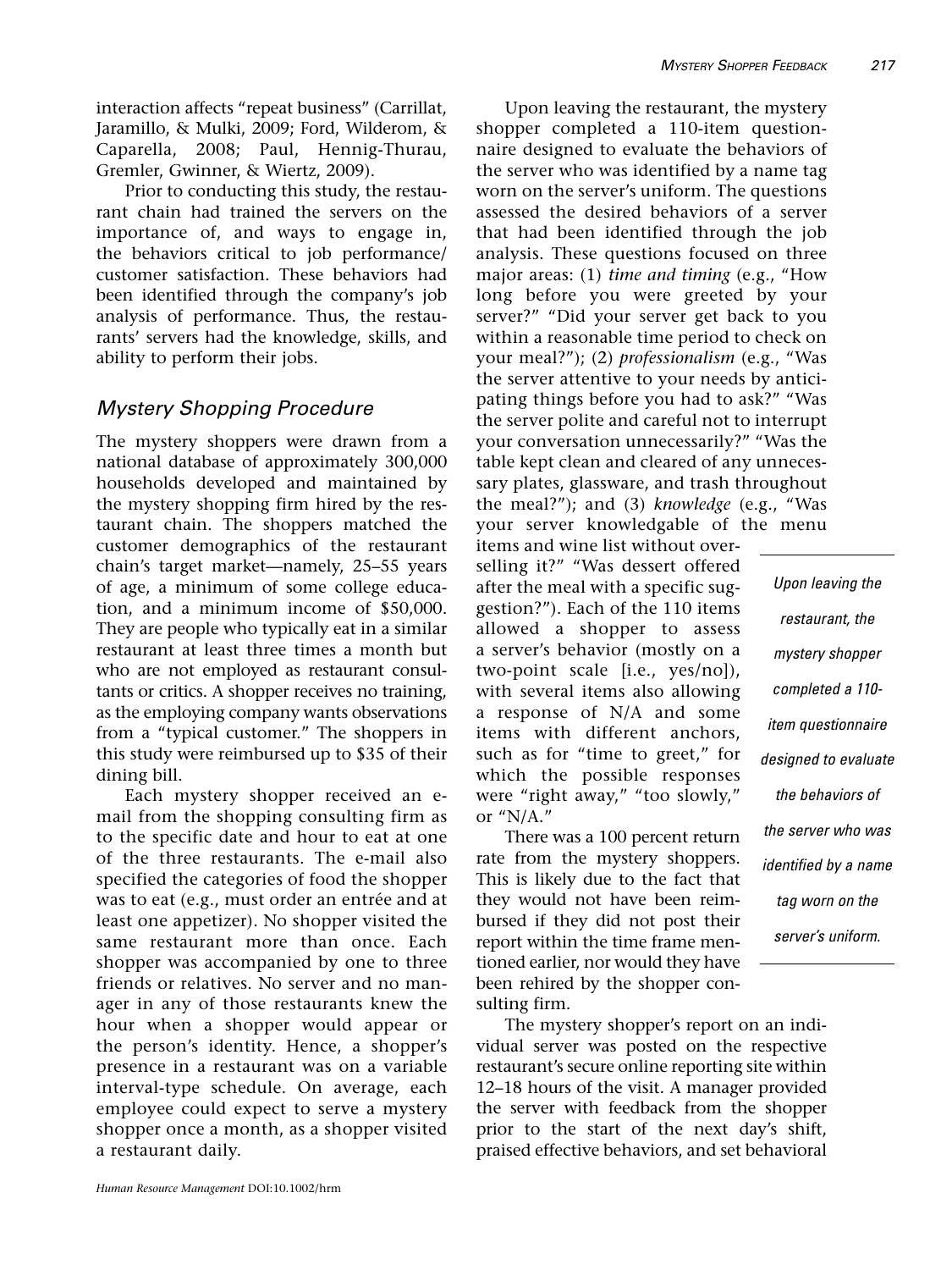goals for improvement (e.g., suggest dessert to each customer, greet customer within three minutes of seating). Hence, the feedback to and goal setting for an employee was relatively timely and objective.

To ensure the manager provided the mystery shopper feedback from a motivational/ developmental vantage point, the manager was trained by the organization's training department to (1) acknowledge/praise a server for the effective behaviors that were observed by a shopper, (2) ask the server for ideas on how to improve performance in areas that were identified by the mystery shopper as performed poorly, (3) set a behavioral goal based on the feedback, (4) discuss ways of dealing with difficult customers or situations, and (5) summarize with a server action steps for obtaining a score of 90 percent or higher from future mystery shoppers. In short, the emphasis of a coaching session was motivational/developmental rather than critical. No incentive other than feedback from a mystery shopper and the setting of behavioral goals was administered to the servers.

At a later point in the study, the number of mystery shoppers was reduced by twothirds—namely, to 10 visits a month to each restaurant instead of 30. This was done because senior management believed that the performance of the three restaurants involved in this study had reached a high level.

# Research Design and Data Collection

The data were analyzed with an interrupted time-series quasi-experimental design (Campbell & Stanley, 1972). The design involved multiple time-interval pretest measures (1) when no shopper feedback was provided to any employee, (2) the intervention (coaching based on a mystery shopper's feedback), (3) a two-thirds decrease in mystery shopping feedback, and (4) a posttest performance measure where no shopper feedback was provided to the servers. Data on two performance measures were obtained from three different restaurants of the same restaurant chain for 40 months. Mystery shopping was initiated in the three restaurants at different points in time. Thus, there is variance in the data-collection periods for each stage in the study, as described below.

# Precoaching Time Period

Consistent with the recommendations of Campbell and Stanley (1972), mystery shopping data on server performance were collected prior to the coaching based on mystery shopping feedback. Specifically, 16 months of premeasure performance of customer count was collected for restaurants 1 and 2, and 17 months of premeasure performance of customer count was collected for restaurant 3.

## Coaching Intervention

The duration of mystery shopping was approximately a year (12 months for restaurants 1 and 2, and 11 months for restaurant 3). In month 28, the frequency of mystery shopping feedback to servers was reduced by two-thirds (i.e., from 30 to 10 mystery shopping visits a month) in all three restaurants. The reduction in coaching based on mystery shopping feedback lasted for five months (i.e., until month 33).

# Postcoaching Period

Seven additional months of data were collected (i.e., until month 40) on each restaurant's customer count. No mystery shopper feedback was available for the servers during this time period.

Customer count was recorded by the restaurant for 16 months prior to the introduction of the mystery shopper feedback interval and 8 months after it had been terminated. The data parallel those obtained for server performance.

# Employee/Server Performance

The mystery shopper's behavioral observation scores of a given server were the sole rating of that employee's performance. The survey was extremely detailed, with 110 separate questions assessing the entire customer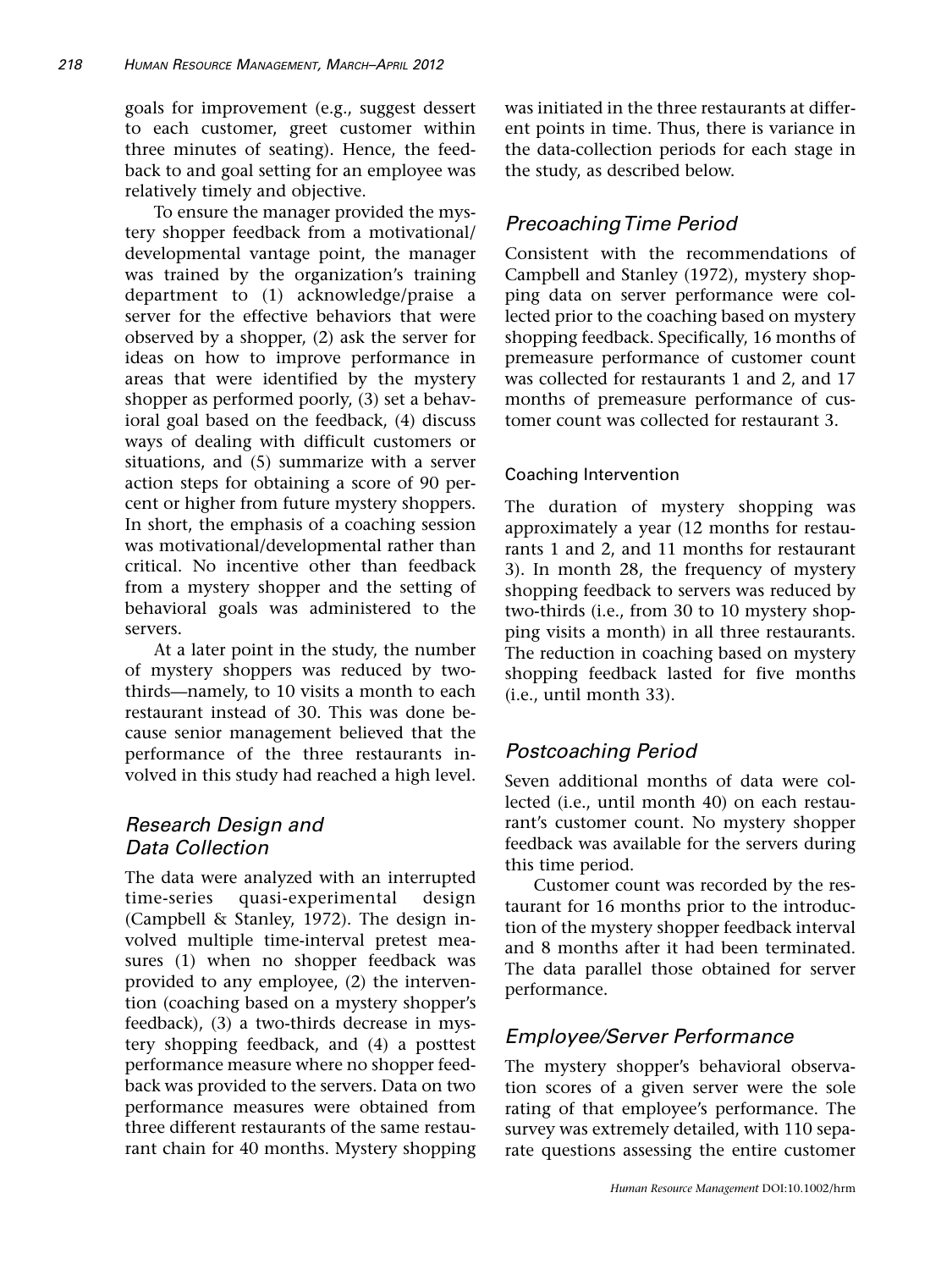experience. The percentages were calculated by dividing a mystery shopper's actual scoring of a server's performance by the maximum possible score (excludes NAs). The percentages for each time period were the sum of all daily mystery shopper scores divided by the number of days in the period. Thus, possible scores ranged from 0 to 100 percent.

The data on server performance were collected for 21 months—namely, from month 13 through month 30. The months in which data were collected prior to the mystery shopping intervention (i.e., until month 17 for restaurants 1 and 2, and until month 18 for restaurant 3) were used as baseline data. That is, no feedback from a mystery shopper was provided to any employee during this pre-intervention time period. This baseline was compared with the data collected during the subsequent time period when feedback from mystery shoppers was provided by the restaurant manager to a server (i.e., until month 28). Server performance during the baseline and the intervention time periods were also compared with the following fivemonth time period when mystery shopping feedback to servers was reduced by one-third (i.e., month 29 to month 33). A limitation of these data is that server performance was not assessed by the organization after coaching based on mystery shopping feedback was terminated. Only each restaurant's customer count was assessed.

#### Restaurant Performance

To ensure confidentiality, senior management provided us with a percentage change of customer count instead of the actual head count. The baseline for the percent change was based on the average count of customers for the year prior to the start of this study. The baseline varied for each of the three restaurants. The percentage change reflects an increase, decrease, or no change relative to the baseline. Specifically, each month of the study was compared with the baseline established in the year prior to the intervention. For example, if the average headcount baseline in year  $t-1$  was 10,000 customers, months 1, 2, 3 . . . 40 of the study were compared with this same baseline number. In that case, a 10 percent increase in month 12 means that the restaurant had 11,000 customers that month. Similarly, a 10 percent decrease reported in month 4 reflects a count of 9,000 customers for that month.

# Data Analysis

Bergh (1993) argued that the analysis of an interrupted time-series design relies on differential responses over time to reveal if there is a treatment effect. With a large number of observations across time intervals, the sources of variation can be determined with a high degree of reliability. A "panel" of data is a set of observations with both "time-series" and "cross-section" dimensions. A "time series" arises from observations on the same unit (e.g., restaurant) at different points in time (e.g., months). A "cross-section" arises from contemporaneous observations of the depen-

dent variable(s) on different units. In this study, there were two time series—namely, 30 monthly observations of servers' performance and 40 monthly observations of restaurant customer count. Accordingly, we conducted a fixed effect generalized least square test to assess the effect of coaching, based on mystery shopping feedback, on employee and restaurant performance (Hsiao, 1986; McDowall, McCleary, Meidinger, & Hay, 1980).

A limitation of time-series analysis is that it often suffers from temporal autocorrelation in that successive observations are not statistically independent. This results in autocorrelation of the error terms that in turn increases the risk of overestimating the statistical significance of the intervention (i.e., coaching). A technique that takes this structure of the error terms into account is the ARIMA method developed by Box and Jenkins (McDowall et al., 1980). To supplement our generalized least squares analysis (GLS) model, we used interrupted ARIMA time-series analyses. The ARIMA model allowed a comparison between

To ensure confidentiality, senior management provided us with a percentage change of customer count instead of the actual head count.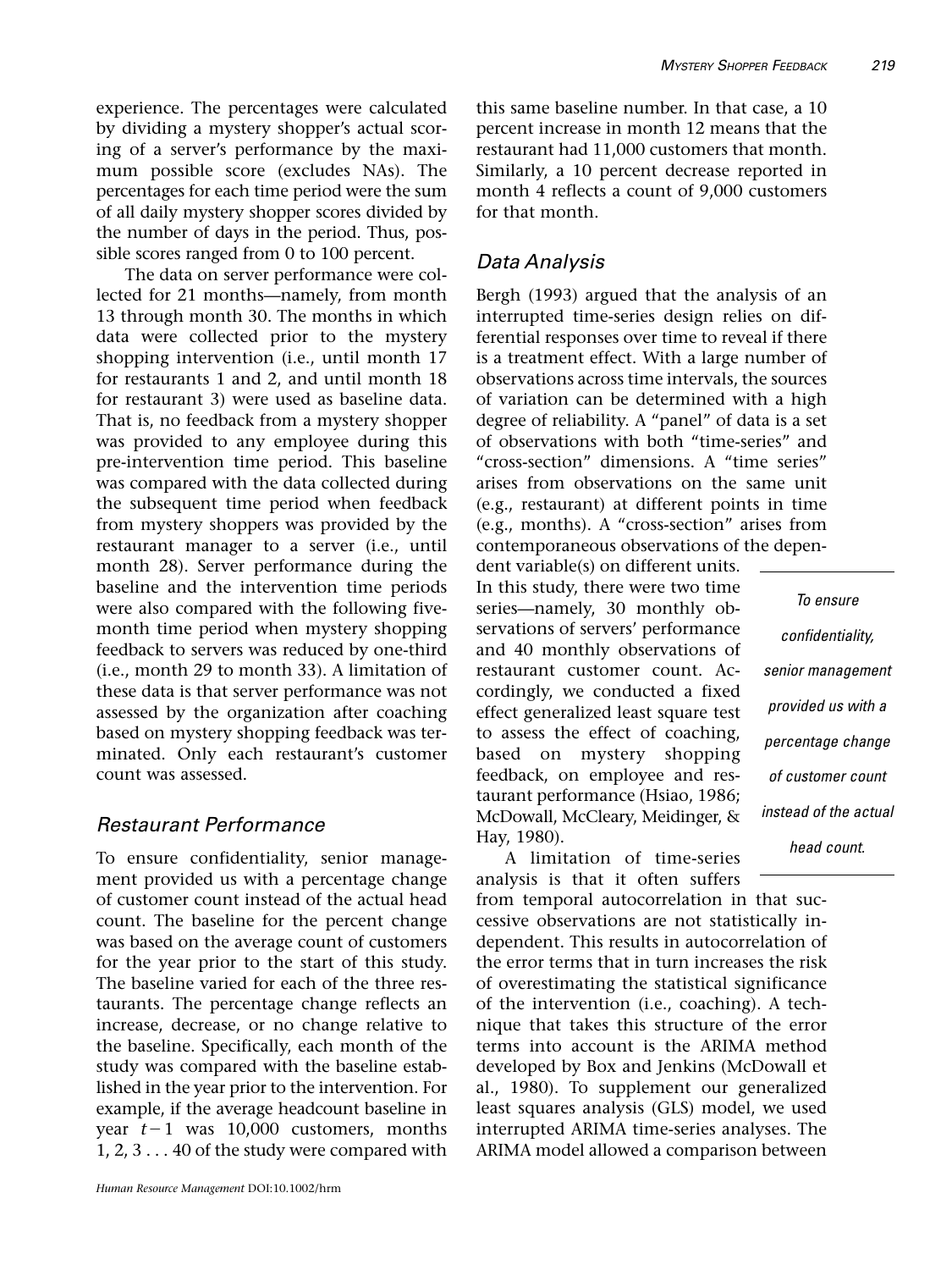the pre-, during-, and postcoaching time periods. The data were analyzed using STATA, invoking the robustness function, and using a one-month lag for each dependent variable.

## **Results**

The percentage changes in server performance and customer count over the duration of the study are presented in Figures 1 and 2, respectively. The two figures indicate that, on average, the three restaurants had higher server performance and a higher customer count in the period when the frequency of coaching, based on mystery shopper feedback, was provided daily. The two figures also show that server performance and customer count were lower in the case of the pre- and postcoaching time periods when no feedback from a mystery shopper was made available to the servers.

Consistent with both Sawyer, Latham, Pritchard, and Bennett (1999) and Bergh's (1993) recommendations, the analysis of these data followed a two-step process. First, tests for the assumptions underlying the time-series model were conducted. Second, the time-series panel analysis was performed to test the hypothesized relationships.

A test for multicollinearity showed that the variance inflation factor for all variables

was quite low ( $max = 0.25$ ), well below the acceptable level of 10. Thus, multicollinearity does not appear to have affected parameter estimates for the regression parameters. Our initial analysis confirmed the importance of controlling for time-series and cross-section effects in the data. When cross-section and time-series components of the error were not controlled, (1) the hypothesis of first-order autocorrelation could not be rejected (as indicated by a Durbin-Watson statistic of 2.03) and (2) the hypothesis of homoscedasticity could be rejected (as indicated by an *F* statistic of 3.23 for White's test). Because autocorrelation and heteroscedasticity were evident in our data, our construction of a model with a time-series component in the error structure was necessary. Accordingly, the Fuller-Battese GLS approach with time-series and cross-section effects was used to adjust for autocorrelation in the time series and for heteroscedasticity in the cross-section.

When the analysis was appropriately placed into a panel framework (i.e., with an error structure that allows estimation of the time-series and cross-section effects), and is estimated with generalized least squares, the model conformed with Bergh's (1993) guidelines for the appropriate treatment of data with both time-series and cross-sectional components. Thus, a generalized least squares



**FIGURE 1.** Average Server Performance Across Three Restaurants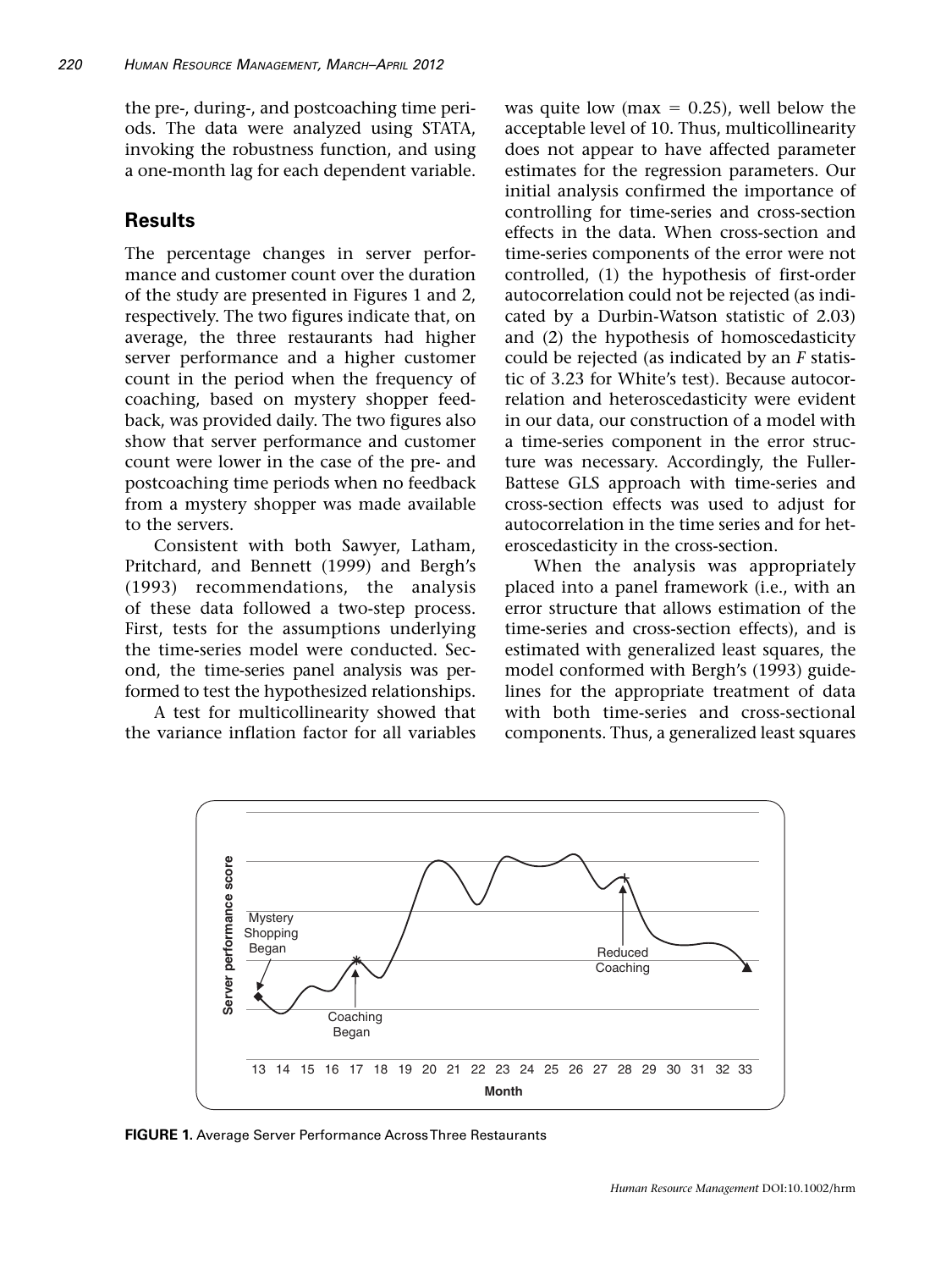

**FIGURE 2.** Percentage Change in Average Customer Count Across Three Restaurants

estimation was conducted using a Fuller-Battese Variance Components Model. As shown in Table I, the panel framework, estimated with the Fuller-Battese procedure, used the time-series effects in the data to obtain unbiased, consistent, efficient estimates of the coefficients. The GLS estimate of variance associated with the time dimension (i.e., the months) was 3.91 and 3.69 for server performance and customer count, respectively. The variance associated with cross-section (indicators and restaurants) was 17.79 and 17.89. The variance associated with error was 83.03 and 83.63. Thus, the variance was dominated by the residual error. The crosssectional effects across indicators and restaurants, while small, are much larger than the time-series effects. This indicates little variance due to the time dimension beyond that accounted for by month-to-month change in server performance. The lagged server performance and customer count scores were included in our model.

Table II shows the results of the GLS. These results provide strong support for the two hypotheses. Feedback from mystery shoppers was positively and significantly related to both server performance and a restaurant's customer count. The model explains

*Human Resource Management* DOI:10.1002/hrm

40% of the variance in server performance (adjusted  $R^2 = .40$ ,  $p < .05$ ). This finding is statistically significant  $(F = 15.10, p < .05)$ . Similarly, the model explains 48 percent of the variance in the month-to-month changes in customer count (adjusted  $R^2 = .48$ ,  $p <$ .05). This too is statistically significant  $(F =$ 18.44,  $p < .05$ ).

Tables IIIA and IIIB and IVA and IVB present the results of the ARIMA model on customer count and server performance, respectively. Specifically, in Table IIIA, we explore the relationship between coaching and customer count. To make sure our results were due to coaching, and not the use of mystery shopping, we first entered the dummy variable associated with the period of mystery shopping in Model 1, and then added the dummy variable associated with coaching in Model 2. As shown in Model 2 in Table IIIA, only coaching was positively and significantly related to the increase in customer count in all three restaurants, providing additional credence to the initial findings reported earlier.

To evaluate the degree to which the coaching intervention is significantly different from both the pre- and postcoaching period, we conducted an additional analysis reported in Table IIIB. In Model 1, we compared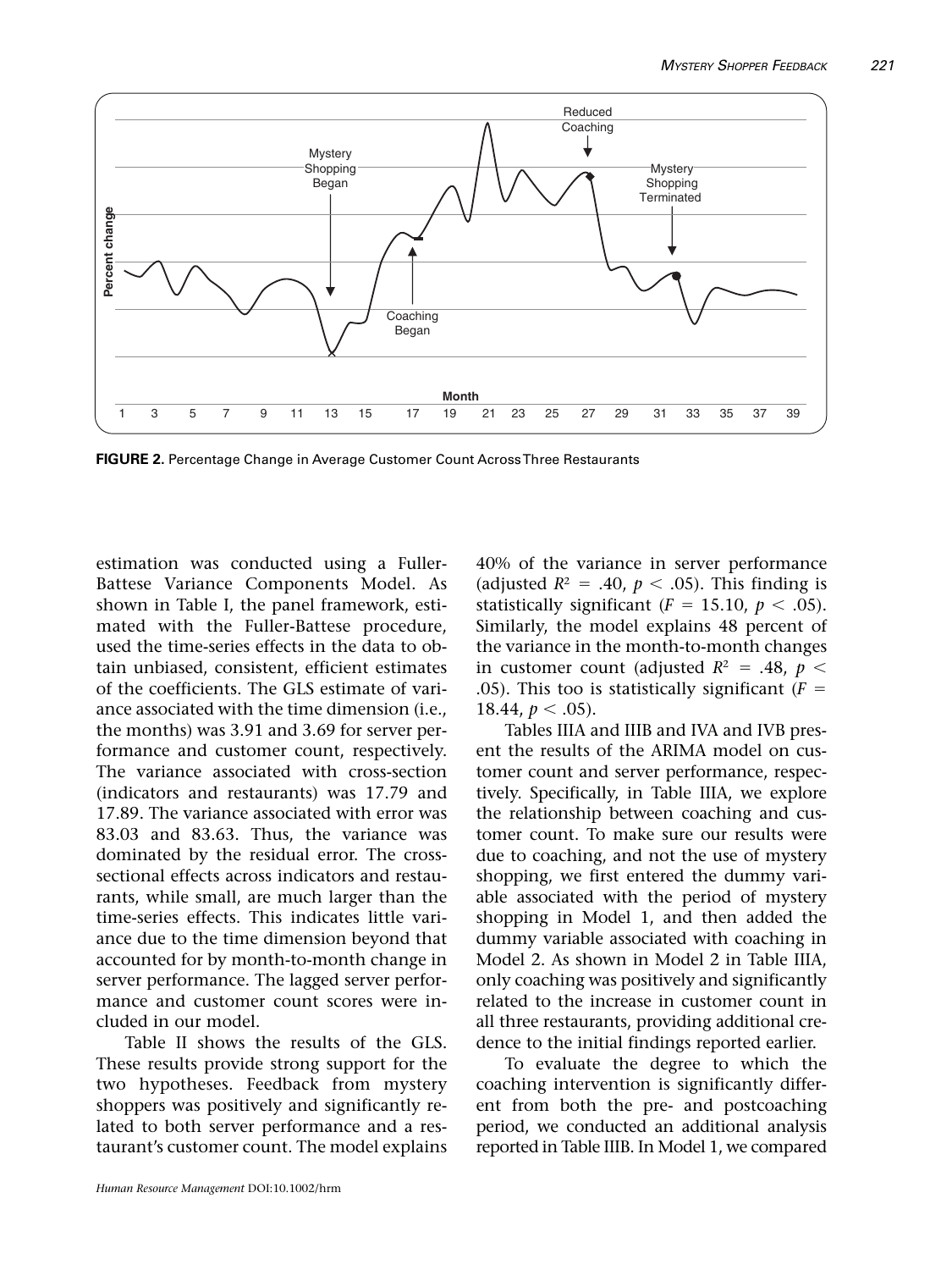|                                      | <b>Server Performance Model</b> | <b>Customer Count Model</b> |  |
|--------------------------------------|---------------------------------|-----------------------------|--|
| Root mean squared error              | 8.37                            | 9.27                        |  |
| Variance component for cross-section | 17.79                           | 17.89                       |  |
| Variance component for time series   | 3.91                            | 3.69                        |  |
| Variance component for error         | 83.03                           | 83.63                       |  |

| TABLE II | <b>GLS Fixed-Effect Model for the Relationship Among Coaching, Server Performance,</b> |
|----------|----------------------------------------------------------------------------------------|
|          | and Restaurant Customer Count                                                          |

|               | <b>Server Performance</b> | <b>Customer Count</b> |
|---------------|---------------------------|-----------------------|
| Coaching      | $1.68*$                   | $5.23*$               |
|               | (.65)                     | (2.12)                |
| Constant      | $-15.10$                  | $-18.44*$             |
| $R^2$ overall | .40                       | .48                   |

Standard error in parentheses;  $* p < .05$ .  $N = 120$ .

|  |  | TABLE IIIA ARIMA Model for the Relationship Between Coaching and Customer Count* |
|--|--|----------------------------------------------------------------------------------|
|--|--|----------------------------------------------------------------------------------|

|                         |                   | <b>Restaurant 1</b> |                    | <b>Restaurant 2</b> | <b>Restaurant 3</b> |                    |
|-------------------------|-------------------|---------------------|--------------------|---------------------|---------------------|--------------------|
|                         | Model 1           | Model 2             | Model 1            | Model 2             | Model 1             | Model 2            |
| <b>Mystery shopping</b> | 14.198*<br>(3.07) | 2.02<br>(3.84)      | $14.85*$<br>(3.11) | 4.36<br>(3.49)      | $12.90*$<br>(3.72)  | $-.16$<br>(5.12)   |
| Coaching                |                   | $21.31*$<br>(4.09)  |                    | $18.36*$<br>(4.27)  |                     | $22.86*$<br>(5.10) |
| Constant                | $-4.58*$          | $-4.58*$            | $-4.47*$           | $-4.47*$            | $-2.95*$            | $-2.95*$           |
| /sigma                  | $9.99*$           | $6.45*$             | $10.09*$           | $7.64*$             | $11.98*$            | $8.74*$            |
| Log likelihood          | $-148.86*$        | $-131.33*$          | $-149.20*$         | $-138.10*$          | $-156.10*$          | $-143.48*$         |

 $*$  β coefficients are reported and standard errors in parentheses.

|                |                     | TABLE IIIB ARIMA Model Comparing Pre-, During-, and Postcoaching Effects on Customer Count* |                     |  |  |
|----------------|---------------------|---------------------------------------------------------------------------------------------|---------------------|--|--|
|                | <b>Restaurant 1</b> | <b>Restaurant 2</b>                                                                         | <b>Restaurant 3</b> |  |  |
|                | Model 1             | Model 1                                                                                     | Model 1             |  |  |
| Coaching       | $25.75*$<br>(2.02)  | 24.92*<br>(3.02)                                                                            | $26.22*$<br>(3.10)  |  |  |
| Postcoaching   | $6.62*$<br>(2.39)   | $7.74*$<br>(2.34)                                                                           | $7.47*$<br>(3.44)   |  |  |
| Constant       | $-7.01*$            | $-6.66*$                                                                                    | $-6.47*$            |  |  |
|                | Model 2             | Model 2                                                                                     | Model 2             |  |  |
| Precoaching    | $-26.07*$<br>(1.99) | $-25.09*$<br>(2.88)                                                                         | $-29.03*$<br>(2.63) |  |  |
| Postcoaching   | $-19.13*$<br>(2.59) | $-17.17*$<br>(3.33)                                                                         | $-18.75*$<br>(2.58) |  |  |
| Constant       | 18.75*              | $18.25*$                                                                                    | $19.75*$            |  |  |
| /sigma         | $5.88*$             | $7.13*$                                                                                     | $8.17*$             |  |  |
| Log likelihood | $-127.65*$          | $-135.34*$                                                                                  | $-140.76*$          |  |  |

 $*$  β coefficients are reported and standard errors in parentheses.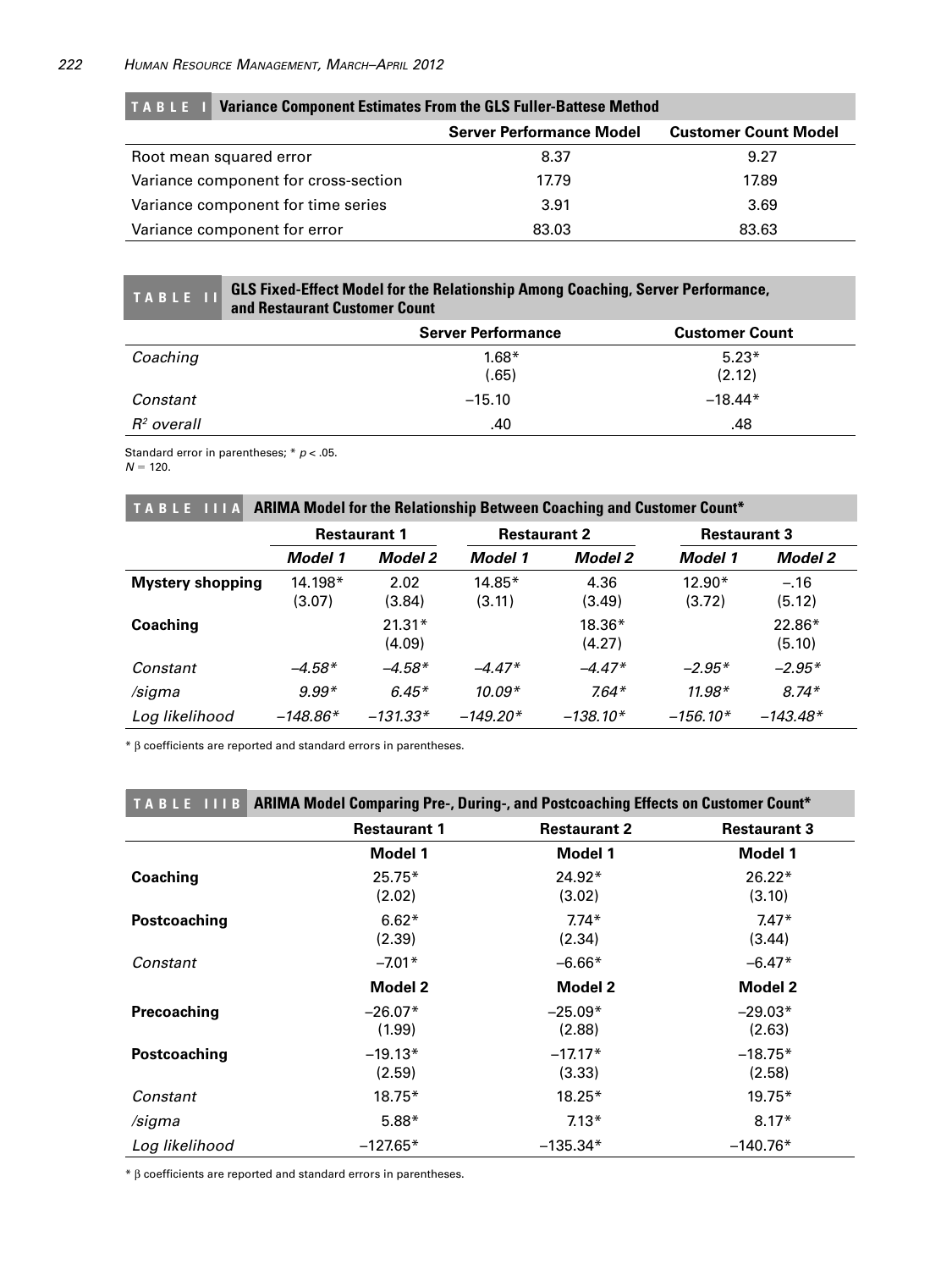the coaching and postcoaching periods with the precoaching period. As shown in Model 1, customer count is significantly higher in the coaching and postcoaching period relative to the precoaching period, and the effect of coaching on customer count is significantly stronger than the postcoaching period. In Model 2 in Table IIIB, we compared pre- and postcoaching periods with the coaching period. As shown, the customer count is significantly lower in the pre- and postcoaching time periods relative to the time period in which coaching employees took place.

Table IVA reports the ARIMA model exploring the relationship between coaching and server performance. As shown, coaching is associated with a significant increase in server performance in all three restaurants.

Table IVB compares the different periods. Model 1 shows that server performance is significantly higher during the coaching and postcoaching periods relative to the precoaching period. Server performance, however, is significantly lower in the pre- and postcoaching periods relative to the coaching period, as shown in Model 2.

Overall, Models 1 and 2 in both Tables IIIB and IVB indicate that customer count and server performance is lower during the postcoaching relative to the coaching period, and is significantly higher than the precoaching period. This suggests a relatively long-term effect of coaching on employee and organizational performance.

To evaluate the financial benefit of the mystery shopper program, we requested

| TABLE IVAL     | ARIMA Model for the Relationship Between Coaching and Server Performance* |                     |                     |  |  |
|----------------|---------------------------------------------------------------------------|---------------------|---------------------|--|--|
|                | <b>Restaurant 1</b>                                                       | <b>Restaurant 2</b> | <b>Restaurant 3</b> |  |  |
| Coaching       | $13.42*$<br>(2.23)                                                        | $10.69*$<br>(1.96)  | $8.17*$<br>(2.24)   |  |  |
| Constant       | 79.01                                                                     | 82.22               | 86.67               |  |  |
| /sigma         | $4.46*$                                                                   | $3.95*$             | $4.54*$             |  |  |
| Log likelihood | $-61.18*$                                                                 | $-58.67*$           | $-61.59*$           |  |  |

\* β coeffi cients are reported and standard errors in parentheses.

|                | TABLE IVB ARIMA Model Comparing Pre-, During-, and Postcoaching Effects on Server Performance* |                     |                     |  |
|----------------|------------------------------------------------------------------------------------------------|---------------------|---------------------|--|
|                | <b>Restaurant 1</b>                                                                            | <b>Restaurant 2</b> | <b>Restaurant 3</b> |  |
|                | Model 1                                                                                        | Model 1             | Model 1             |  |
| Coaching       | $20.08*$<br>(2.49)                                                                             | $15.58*$<br>(1.64)  | $14.5*$<br>(1.34)   |  |
| Postcoaching   | $10.01*$<br>(2.89)                                                                             | $7.33*$<br>(2.44)   | $9.50*$<br>(2.24)   |  |
| Constant       | $72.33*$                                                                                       | 77.33*              | 80.33               |  |
|                | Model 2                                                                                        | Model 2             | Model 2             |  |
| Precoaching    | $-18.12*$<br>(2.54)                                                                            | $-13.23*$<br>(1.87) | $-19.3*$<br>(1.29)  |  |
| Postcoaching   | $-10.08*$<br>(1.81)                                                                            | $-8.25*$<br>(2.07)  | $-5.05*$<br>(2.19)  |  |
| Constant       | $92.42*$                                                                                       | $92.92*$            | 94.83*              |  |
| /sigma         | $3.21*$                                                                                        | $3.24*$             | $3.47*$             |  |
| Log likelihood | $-54.32*$                                                                                      | $-54.51*$           | $-55.94*$           |  |

\* β coeffi cients are reported and standard errors in parentheses.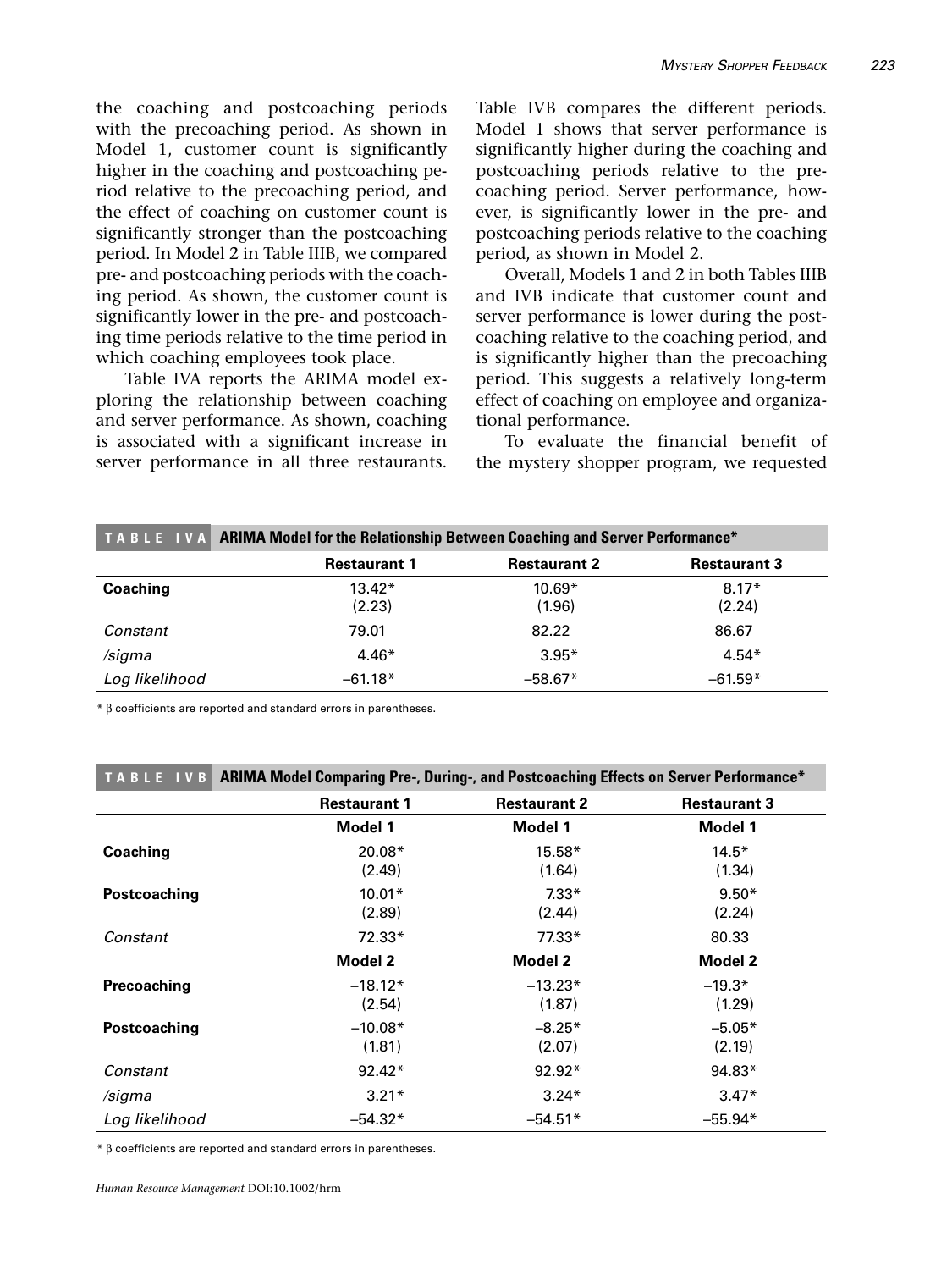the data senior management actually used to evaluate the program. The vice president in charge of this program reported:

These data showed both direct and indirect benefits of the mystery shopper program. It yielded nearly \$2 in profit for every \$1 spent on the program. There were direct benefits resulting from the amount spent by the mystery shoppers themselves in excess of their reimbursement. The average amount spent in the restaurant by each mystery shopper was calculated at just over \$22 per person. Since each mystery shopper was required to bring at least one additional person (and many brought more than one additional person) to the restaurant, the revenue yield from each mystery shopper party actually averaged almost \$80 per visit. The designated shopper was reimbursed a total of \$35 per visit, and the mystery shopper firm was paid a \$15 management fee, making the total cost to the company of \$50 per visit. Thus, with an incremental gross margin of almost 45 percent, the cost of the shopper program was almost completely covered by the revenues generated by that visit.

The indirect benefits of this program were as follows. The mystery shoppers returned with a surprisingly high frequency of 2.4 times in the following 12 months—with no financial incentive. Additionally, they seldom returned alone, averaging more than 2.5 guests per party. These incremental visits were very profitable and more than offset all the costs of the program and yielded an additional incremental profit of \$44 for each mystery shopper visit! Effectively, the mystery shopper program became a superb method of introducing customers to the concept, which worked out to have an approximately twofor-one profit-to-cost ratio.

A second indirect benefit is one that is more difficult to measure. It is the cumulative effect of the improved service across the enterprise that resulted from the continuous coaching made possible by the direct and frequent feedback of the mystery shoppers on a daily basis. With a return on investment of nearly 100 percent, senior management concluded that this program was indeed profitable even before calculating the benefits in head count gained from the improved server performance.

# **Discussion**

Using mystery shopping feedback for coaching employees incorporates well-researched psychological principles in that:

- 1. It is based on a job analysis of behaviors critical for effective server–customer performance. Hence, the relevance of feedback based on job analysis may decrease the likelihood that the relevance of the assessed behaviors will be questioned by employees, and increase the likelihood that "bottomline" measures are affected favorably.
- 2. The feedback given to employees comes from a relatively neutral third party, a mystery shopper. This enables a manager to fulfill the role of coach with minimum concern that an employee will view the assessment of performance as a personal attack. A mystery shopper is a relatively "dispassionate observer." Nothing is known about the employee by a shopper other than the service (performance) that is provided.
- 3. The feedback from a mystery shopper is provided shortly after observing an employee on the job. In the present study, it was 18 hours or less. Hence, the feedback is relatively timely.
- 4. The mystery shopper appears on a variable interval schedule. This enables coaching to occur on a systematic rather than a haphazard basis.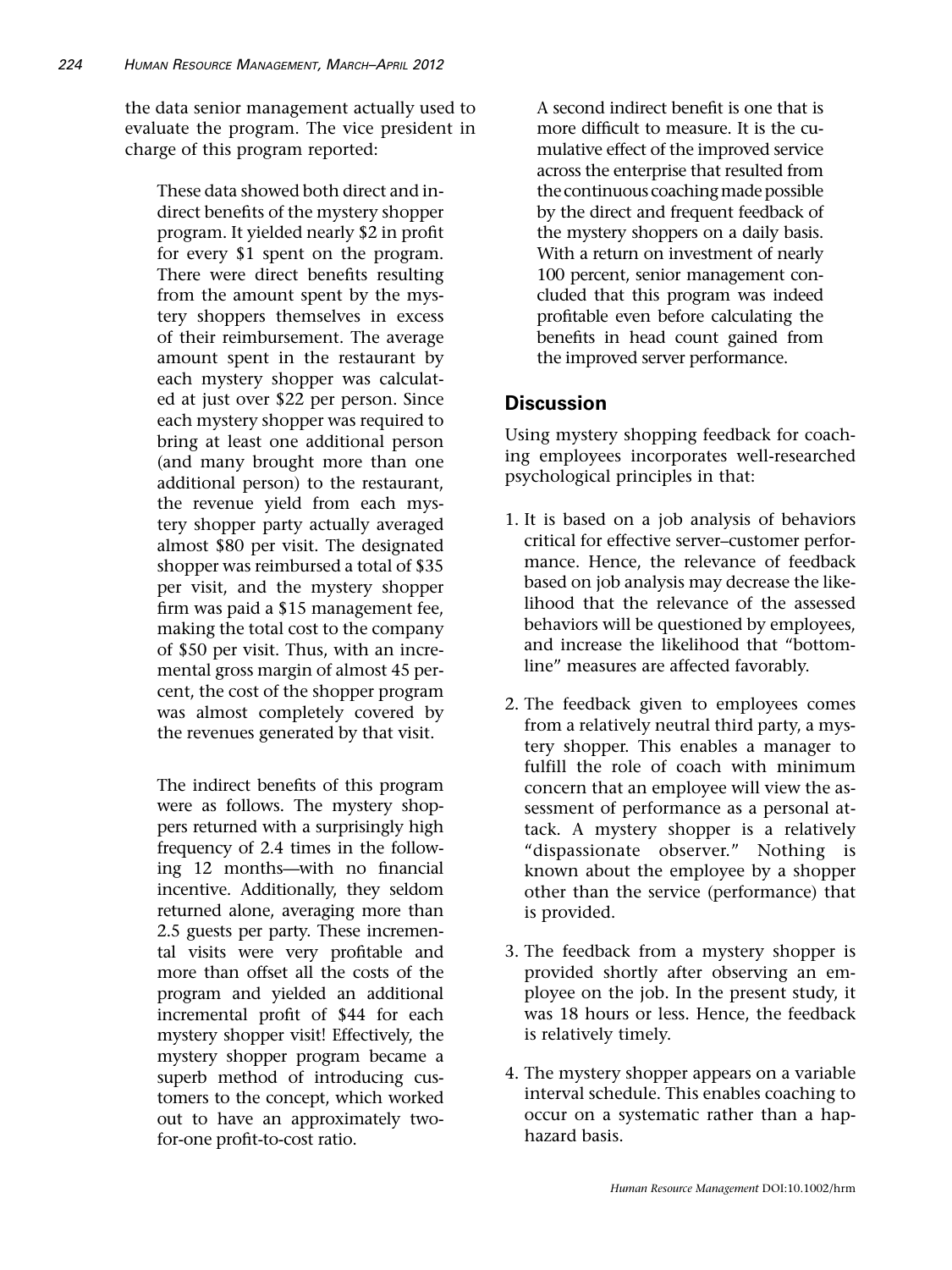# **Theoretical Significance**

The theoretical significance of the present investigation is at least threefold. First, consistent with reinforcement theory, feedback provided on a VI schedule increased and maintained high performance for both employees and organizations relative to a baseline condition. This is the first such finding regarding the effectiveness of providing feedback on a VI schedule in the workplace. Second, relevant to both goal setting and social cognitive theories, this study revealed that feedback does not need to be provided on a continuous schedule in order to maintain goal pursuit. Third, from the standpoint of theories on the criterion-space or workplace/job performance, this study suggests that a key driver of an organization's effectiveness in the service sector is the performance effectiveness of its frontline staff.

# **Practical Significance**

The practical significance of the present findings for human resource management is at least fivefold. First, this study adds to the paucity of empirical research on the effect of coaching in an organizational setting. It is among the first to show that coaching can affect outcomes at both the individual and the organizational level of analysis. Whereas most coaching involves changing the behavior of upper-level managers, this study showed the benefits of a manager coaching lower-level employees who interact directly with the organization's customers.

Second, this is the first study to show the benefit of a manager coaching an employee on the basis of feedback from a relatively neutral third party, a mystery shopper, who knew nothing about an employee other than the service (performance) provided. Hence, ad hominem bias attributed by an employee to feedback from a supervisor was minimized.

Third, the benefits of using a mystery shopper intervention include the fact that it enables employee performance to be assessed on a VI schedule rather than continuously or at a fixed interval (e.g., annually, biannually, quarterly). Similar to students who are aware

*Human Resource Management* DOI:10.1002/hrm

that "pop quizzes" will be administered, employees do not know when an assessment of their performance will occur. Hence, a temporary spike in behavior that is typically observed on a fixed interval (i.e., studying only one or two nights before an exam; excelling on the job just prior to an appraisal) followed by a performance decrement subsequent to an exam/appraisal is likely avoided. When observations of one's performance are scheduled on a variable-interval rather than on a fixed-interval basis, ongoing excellence is required of employees in order for

them to be assured that they will be observed performing effectively.

A fourth benefit of this intervention is that only one server was assessed each day. Consequently, a manager only had to spend a maximum of 30 minutes daily coaching an employee. This time requirement of a manager is far less than that which is required to coach all employees continuously.

Fifth, the results obtained in this study are likely generalizable to the service industry in general, and the hospitality industry in particular with regard to transfer of training to the job. These results suggest the benefit of coaching employees on a systematic variable-interval basis for ensuring that what is learned in a training program will continue to be applied on the job. Consistent with laboratory findings (Ferster

& Skinner, 1957), performance in the present study increased when feedback was given on a variable interval schedule, and performance decreased when systematic coaching based on mystery shopping feedback subsequently ended. In the absence of this systematic coaching intervention, poor work habits were likely displayed to customers who had come to expect a high level of service. Consequently, customer count went down when employees were no longer being coached on the basis of feedback from a mystery shopper.

Whereas most coaching involves changing the behavior of upperlevel managers, this study showed the benefits of a manager coaching lower-level employees who interact directly with the organization's customers.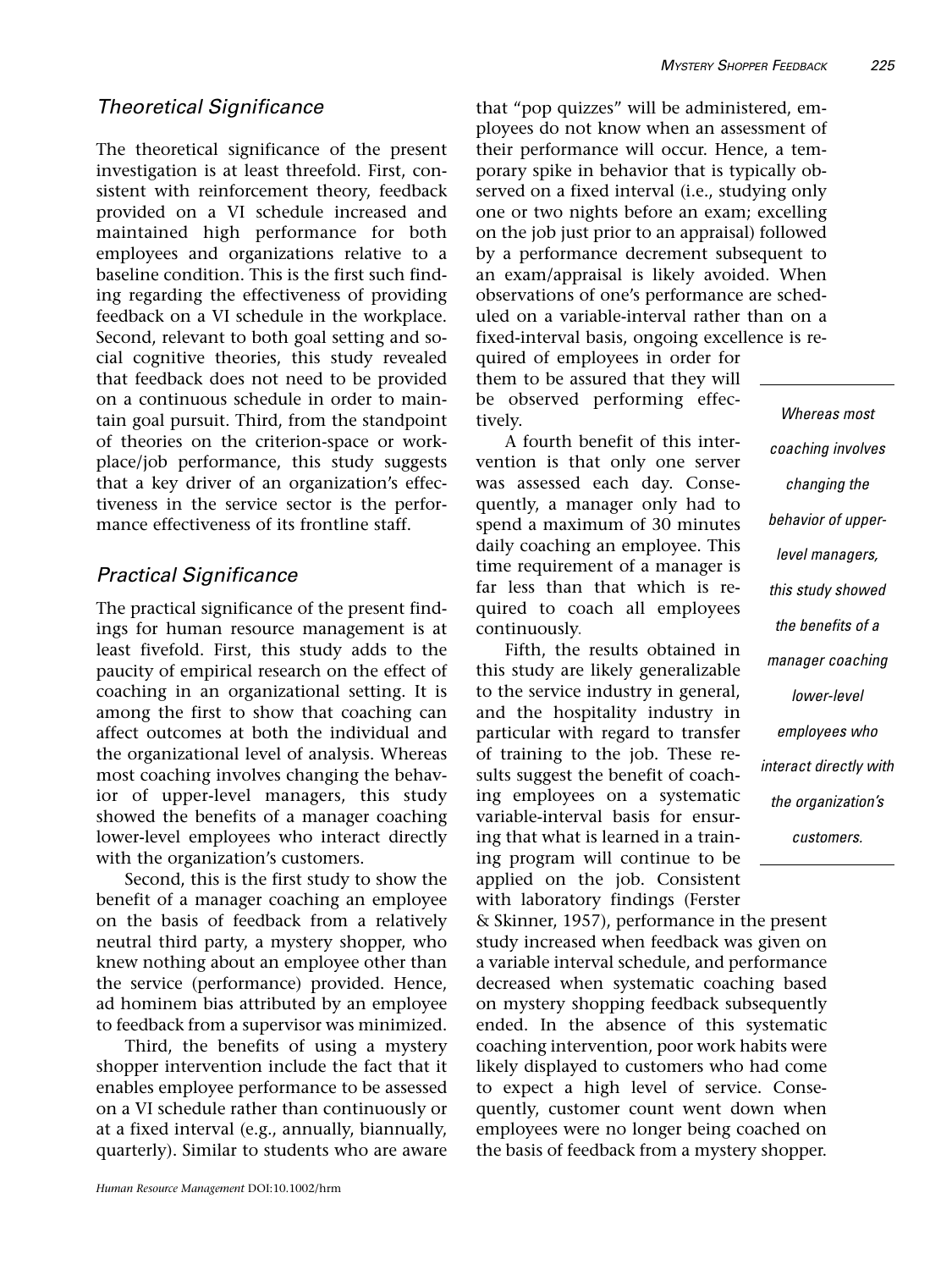Future research is now needed to see if procedures similar to that used in the present study can be adapted to other industrial sectors to facilitate transfer of training to the job.

## Strengths, Weaknesses, and Subsequent Research

The primary limitation of this study is the use of a quasi-experimental design. It was not feasible to randomly assign servers to two or more conditions, nor was it possible to obtain a nonequivalent control group. Consequently, the data were analyzed using a crosssectional time-series design and a GLS analysis. Specifically, observations were made prior to, during, and subsequent to the mystery shopping intervention in three restaurants. Few threats to internal validity appear to explain the close relationship between the introduction and removal of the mystery shopping intervention, and the parallel changes in a server's behavior and a restaurant's customer count (Campbell & Stanley, 1972). Cyclical maturation as a rival hypothesis for explaining the present findings was rejected because the mystery shoppers appeared at variable time periods of a day. Moreover, no obvious historical, extraneous events took place. For example, none of the restaurants initiated a new advertising campaign, changed managers, or instituted any "specials." Further, there were no internal management changes, nor were there any changes in the local economy in the time period in which this study took place. Employee tenure remained stable throughout this study. Finally, and arguably most importantly, the

results obtained in one restaurant were replicated in two additional restaurants.

Maturation as a rival hypothesis was also ruled out because we could assess the maturation trend prior to the introduction of the intervention. Instrumentation effects were also ruled out because there was no change in administration procedures regarding the ways company records were kept before versus after the introduction of the mystery shopper intervention. There was no change in menu items. Moreover, no server knew when a mystery shopper was present. Hence, the following conclusion appears warranted: Feedback from mystery shoppers, given to an employee by the manager/coach on a variable-interval schedule, increased both employee and organizational performance.

Nevertheless, because these findings are based on quasi-experimental design, the most worrisome causal alternative explanation of these results is that competent, aperiodic coaching, unassisted by mystery shopping data, might be as effective as the intervention used in this study.

Another arguable limitation of this study is that coaching is an applied technique that consists of myriad variables. There is no way of knowing which variable is more effective than another in bringing about a change in behavior. However, each variable has been shown empirically, in voluminous studies, to increase performance (e.g., reinforcement, feedback, goal setting) and, as Azrin (1977) noted, a set of variables when considered together can often yield a more effective treatment in an applied setting than any one of the variables alone.

**GARY P. LATHAM** is the Secretary of State Professor of Organizational Effectiveness in the Rotman School of Management at the University of Toronto. He is the recipient of both the Michael Losey award from the Society for Human Resource Management and the Herbert Heneman award from the Academy of Management's Human Resource Management Division. He is a past president of the Society for Industrial and Organizational Psychology as well as the Canadian Psychological Association. He currently serves on the Society for Human Resources Management (SHRM) board of directors. Latham is a fellow of the American Psychological Association, the Association for Psychological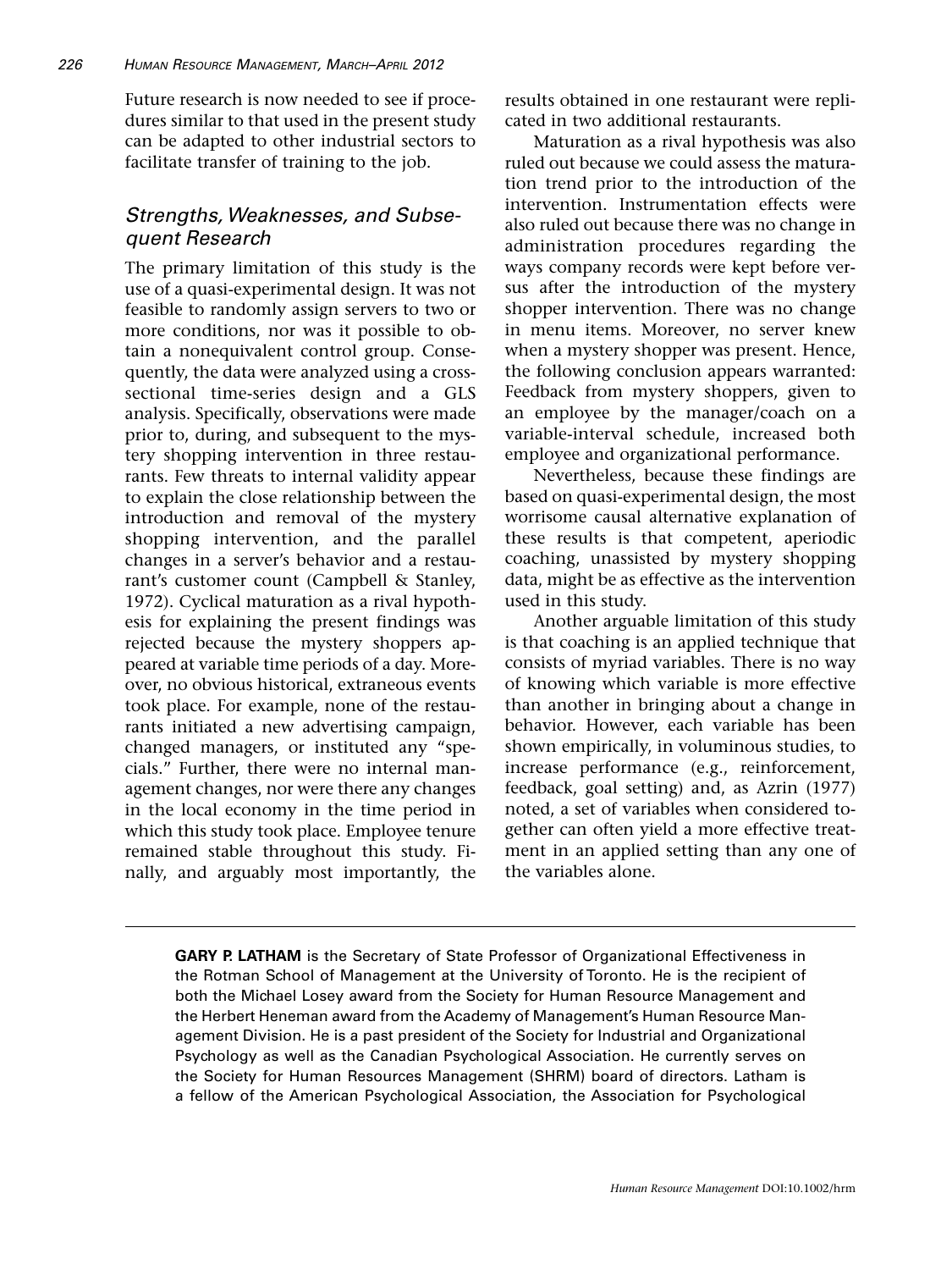Science, the International Association for Applied Psychology, the Academy of Management, the National Association of Human Resource Management, and the Royal Society of Canada.

**ROBERT C. FORD** (PhD, Arizona State) is a professor of management in the College of Business Administration (COBA) at the University of Central Florida (UCF), where he teaches management of service organizations. Dr. Ford has authored or coauthored numerous publications in both top research and practitioner journals, written five books, and serves on several editorial boards. He has served the Academy of Management (AOM) as editor of The Academy of Management Executive, director of placement, and division chair of two divisions. He has served the Southern Management Association (SMA) in every elective office, including president. He received the Distinguished Service Award from SMA and is an SMA fellow.

**DANIEL TZABBAR** is an assistant professor of entrepreneurship and strategy in the LeBow College of Business at Drexel University. He received his PhD from the University of Toronto, Rotman School of Management. His research focuses on the strategic implications of accessing and managing internal and external knowledge flow, and the facilitation of learning and technological change. Professor Tzabbar won the best dissertation award from the Technology and Innovation Management Division, Academy of Management Meeting, 2006. His research has appeared in Academy of Management Journal, Strategic Organization, Advances in Strategic Management, Career Development International, and Industrial and Corporate Change. He serves on the editorial board of Group and Organization Management.

# **References**

- Ammons, R. B. (1954). Knowledge of performance, survey of literature, some possible applications and suggested experimentation, WASC Technical Report. 54-14, Wright Air Development Center.
- Andaleeb, S. S., & Conway, C. (2006). Customer satisfaction in the restaurant industry: An examination of the transaction-specific model. Journal of Services Marketing, 20, 3–12.
- Annett, J. (1961). The role of knowledge of results in learning: A survey. U.S. Navtradevcen Technical Document report. 342-343.
- Ashford, S. J., & Northcraft, G. (2003). Robbing Peter to pay Paul: Feedback environments and enacted priorities in response to competing task demands. Human Resource Management Review, 13, 537–559.

Azrin, H. H. (1977). A strategy for applied research: Learning based but outcome oriented. American Psychologist, 33, 140–149.

- Bandura, A. (2001). Social cognitive theory: An agentic perspective. Annual Review of Psychology, 52, 1–26.
- Beck, J., & Miao, L. (2003). Mystery shopping in lodging properties as a measurement of service quality.

*Human Resource Management* DOI:10.1002/hrm

Journal of Quality Assurance in Hospitality & Tourism, 4, 1–21.

- Bergh, D. D. (1993). Don't "waste" your time! The effects of time series errors in management research: The case of ownership concentration and research development spending. Journal of Management, 19, 897–914.
- Bowen, J., & Ford, R. C. (2002). Managing service organizations: Does having a 'thing' make a difference? Journal of Management, 28, 447–469.

Campbell, D. T., & Stanley, J. C. (1972). Experimental and quasi-experimental designs for research. Chicago, IL: Rand McNally.

- Carrillat, F. A., Jaramillo, F., & Mulki, J. P. (2009). Examining the impact of service quality: A meta-analysis of empirical evidence. Journal of Marketing Theory and Practice, 17, 95–110.
- Chesbrough, H., & Spohrer, J. (2006). A research manifesto for services science. Communications of the ACM, 49, 35–40.
- DeStobbeleir, K., & Ashford, S. J. (in press). Feedback seeking behavior in organizations: Research, theory and implications. In R. Sutton (Ed.), Handbook of criticism, praise, and advice. New York, NY: Peter Lang.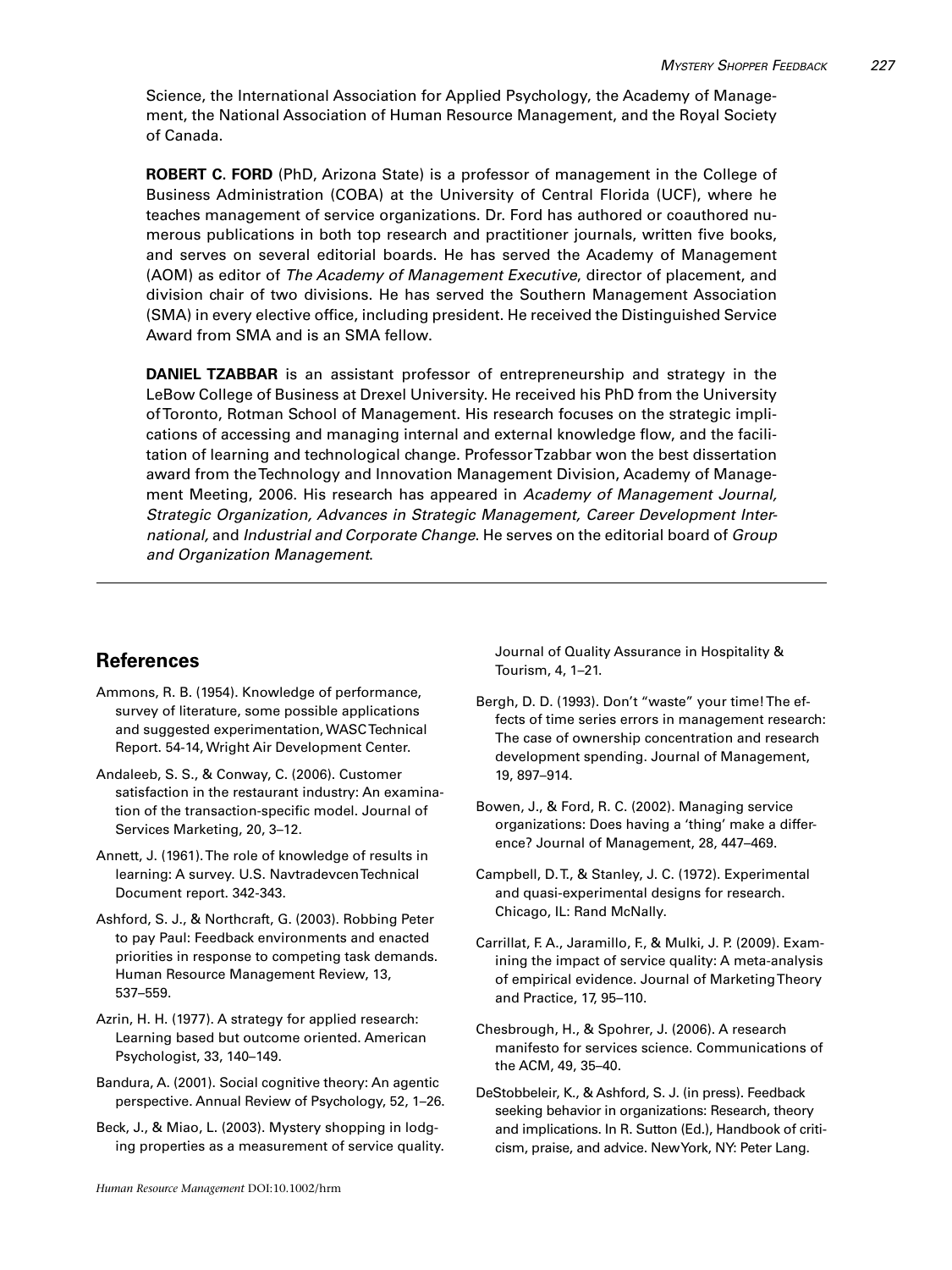228 HUMAN RESOURCE MANAGEMENT, MARCH–APRIL 2012

Dunnette, M. D. (1976). Mish-mash, mush and milestones in organizational psychology. In H. Meltzer & F. R. Wickert (Eds.), Humanizing organizational behavior (pp. 86-102). Springfield, IL: Charles C. Thomas.

Ferster, C. B., & Skinner, B. F. (1957). Schedules of reinforcement. East Norwalk, CT: Appleton Century Crofts.

Finn, A. (2001). Mystery shopper benchmarking of durable-goods chains and stores. Journal of Service Research, 3, 310–320.

Ford, R.C., & Bowen, D. (2008). A service dominant logic for management education: It's time. Academy of Management Journal of Learning & Education, 7, 224–243.

Ford, R. C., Wilderom, C. P. M., & Caparella, J. (2008). Strategically crafting a customer-focused culture: An inductive case study. Journal of Strategy and Management, 1, 143–167.

Gupta, S., McLaughlin, E., & Gomez, M. (2007). Guest satisfaction and restaurant performance. Cornell Hotel & Restaurant Administration Quarterly, 48, 284–298.

Hall, D. T., Otazo, K. L., & Hollenbeck, G. P. (1999). Behind closed doors: What really happens in executive coaching. Organizational Dynamics, 27, 39–53.

Heslin, P., Latham, G. P., & VandeWalle, D. (2005). The effect of implicit person theory on performance appraisals. Journal of Applied Psychology, 90, 842–856.

Heslin, P. A., VandeWalle, D., & Latham, G. P. (2006). Keen to help? Managers' implicit person theories and their subsequent employee coaching. Personnel Psychology, 59, 871–902.

Hsiao, C. (1986). Analysis of panel data. Cambridge, UK: Cambridge University Press.

Hutcheson, P. G. (1996). Ten tips for coaches. Training and Development, 50, 15–16.

Ilgen, D. R., Fisher, C. D., & Taylor, S. M. (1979). Consequences of individual feedback on behavior in organizations. Journal of Applied Psychology, 64, 349–371.

Komaki, J. L. (1994). Emergence of the operant model of effective supervision or how an operant conditioner got hooked on leadership. Leadership and Organizational Development Journal, 15, 27–32.

Lance, C. E. (1994). Test of a structure of performance ratings derived from Wherry's (1952) theory of rating. Journal of Management, 20, 757–772.

Latham, G. P. (2007). Work motivation: History, theory, research and practice. Thousand Oaks, CA: Sage.

Latham, G. P., & Dossett, D. L. (1978). Designing incentive plans for unionized employees: A comparison of continuous and variable ratio reinforcement schedules. Personnel Psychology, 31, 47–61.

Latham, G. P., & Locke, E. A. (2007). New developments in and directions for goal setting. European Psychologist, 12, 290–300.

Latham, G. P., & Mann, S. (2006). Advances in the science of performance appraisal: Implications for practice. In G. P. Hodgkinson & J. K. Ford (Eds.), International review of organizational and industrial psychology (Vol. 21, pp. 295–337). Chichester, UK: Wiley.

Lefkowitz, J. (2000). The role of interpersonal affective regard in supervisory performance: Literature review and proposed causal model. Journal of Occupational and Organizational Psychology, 73, 67–85.

Lewis, R. C., & Chambers, R. E. (2000). Marketing leadership in hospitality—Foundations and practices (3rd ed.). New York, NY: Wiley.

Liao, H. (2007). Do it right this time: The role of employee service recovery performance in customerperceived justice and customer loyalty after service failures. Journal of Applied Psychology, 92, 474–489.

Locke, E. A., & Latham, G. P. (1990). A theory of goal setting and task performance. Englewood Cliffs, NJ: Prentice Hall.

Locke, E. A., & Latham, G. P. (2002). Building a practically useful theory of goal setting and task motivation: A 35 year odyssey. American Psychologist, 57, 705–717.

Luthans, F., & Peterson, S. J. (2003). 360 degree feedback with systematic coaching: Empirical analysis suggests a win-win combination. Human Resources Management, 42, 243–246.

McDowall, D., McCleary, R., Meidinger, E. E., & Hay, R. A., Jr. (1980). Interrupted time series analysis. Thousand Oaks, CA: Sage.

Paul, M., Hennig-Thurau, T., Gremler, D. D., Gwinner, K. P., & Wiertz, C. (2009). Toward a theory of repeat purchase drivers for consumer services. Journal of the Academy of Marketing Science, 37, 215–237.

Pugh, S. D. (2001). Service with a smile: Emotional contagion in the service encounter. Academy of Management Journal, 44, 1018–1027.

Sawyer, J. E., Latham, G. P., Pritchard, R. D., & Bennett, W. R., Jr. (1999). Analysis of work group productivity in an applied setting: Application of a time series panel design. Personnel Psychology, 52, 927–967.